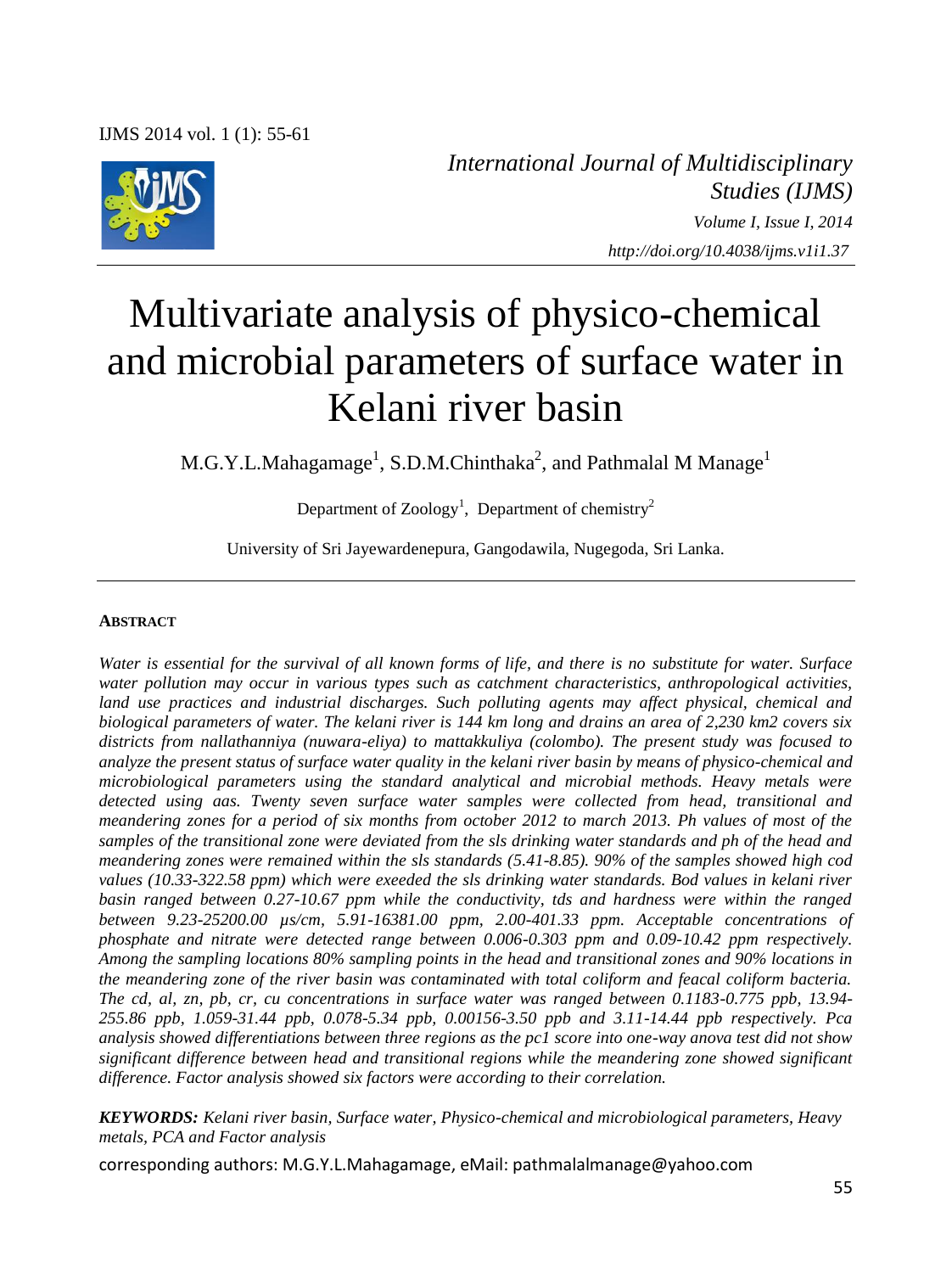## **1. INTRODUCTION**

Water is essential for the survival of all known forms of life, and there is no substitute for water (Stikker, 1998). Surface water pollution may occur in various types such as catchment characteristics, anthropological activities, land use practices and industrial discharges. Such polluting agents may affect physical, chemical and biological parameters of water. The quality of surface water is a major factor affecting human health and ecological systems, especially around urban areas, since rivers and their tributaries passing through cities receive a multitude of contaminants released from industrial, domestic/sewage, and agricultural effluents (Qadir et al., 2008). Sri Lanka"s river system comprising 103 rivers flowing from the central highlands makes up a total collective length of about 4560 km (MOFE, 2001). The Kelani river is 144 km long and drains an area of 2,230  $\text{km}^2$  originating at levels above 1,500 m on the steep slopes of the western rim of the central highlands. In their descent the main river and its numerous tributaries travel through deep, structurally controlled valleys, generally oriented in many directions at higher and lower elevations. The main river eventually empties into the Indian Ocean on the west coast of Sri Lanka just few kilometers north of Colombo (IGES, 2007). The Kelani river is the major source for supplying water to Colombo but it is contaminated with organic pollutants mainly from domestic and industrial wastewater (Lagerblad , 2010). The Kelani river could be ranked as the largest recipient of diverse ranging of industrial effluents of the country. The major wastewater generating industries upstream of the river intake include raw rubber factories, textile industries, beverage factories, rubber latex factories, milk food industries, steel manufacturing factories, plywood

Kelani river (Danish Hydraulic Institute, 1999). The petroleum refinery, chemical industries (soap, detergents, and pharmaceuticals) and Lindel industrial estate downstream of the Ambatale intake discharge about 2,000 kg/day of BOD (Danish Hydraulic Institute, 1999). Urbanization and industrialisation cause water pollution due to discharge of wastewater, sewage, solid waste, chemicals and heavy metals into different recipients. Kelani river indicates these sorts of pollution and the river discharges 36,000 kg/day of COD (Lagerblad 2010). The quality of water is typically determined by monitoring microbial presence, especially faecal coliform bacteria (FC) and physico-chemical parameters. These parameters could be affected by external and internal factors. There is an intricate relationship between the external and internal factors in aquatic environments. Meteorological events and pollution are a few of the external factors which affect physico-chemical parameters such as temperature, pH and dissolved oxygen (DO) of the water. These parameters have major influences on biochemical reactions that occur within the water. Sudden changes of these parameters may be indicative of changing conditions in the water. (Hacioglu and Dulger, 2009). The present study was focused multivariate analysis of physico-chemical and microbiological parameter to determine present status of surface water quality in the Kelani river basin as the detail information regarding the pollution status of the river basin is limited.

factories, fertilizer manufacturing factories and industries within the Biyagama Export Promotion Zone (Danish Hydraulic Institute, 1999). These industries are estimated to discharge about 1,000 kg/day of BOD into the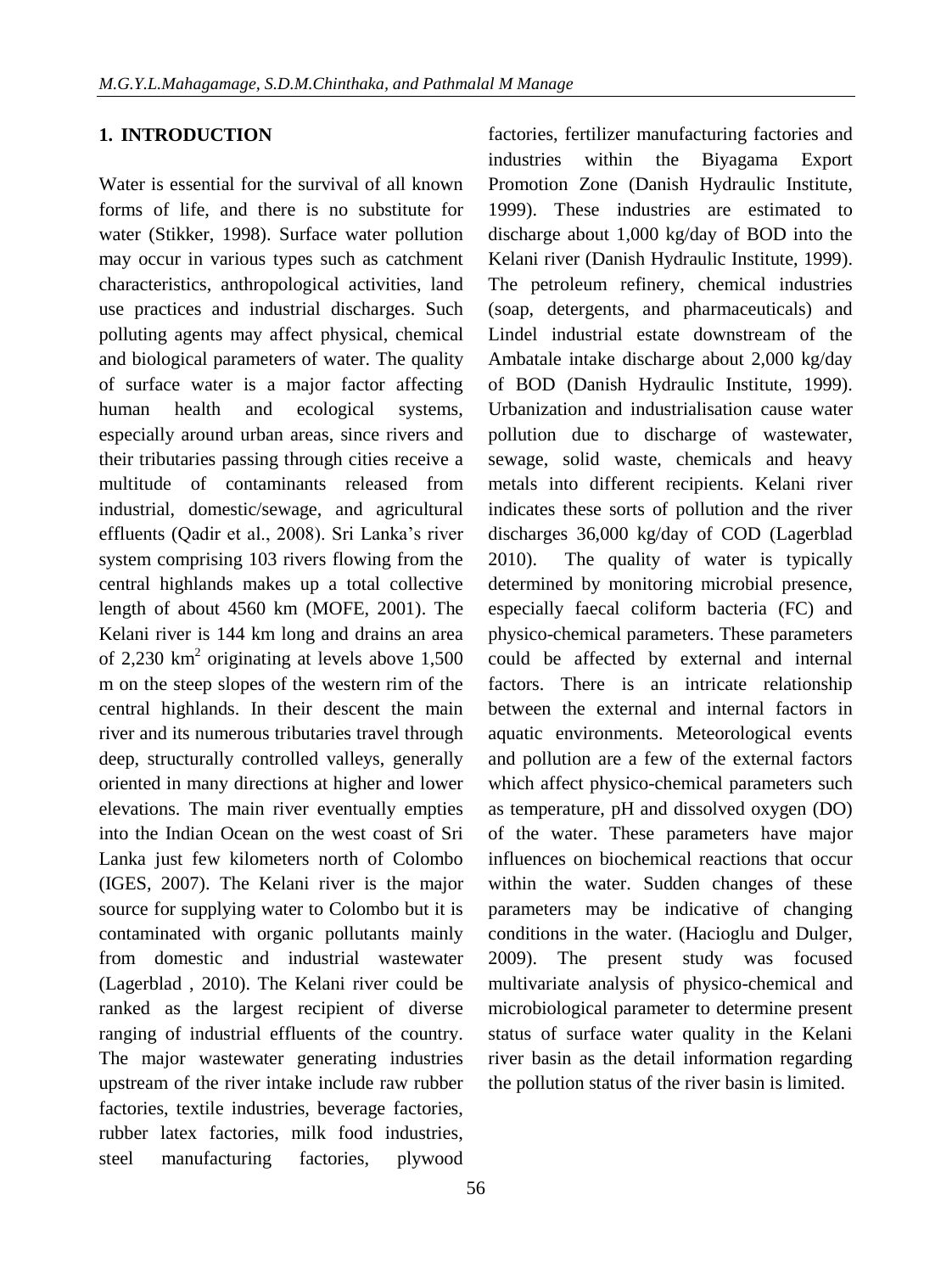# **2. MATERIALS AND METHODS**

# **Study area**

Kelani river basin is (Northern latitudes 6° 47' to 7° 05' and Eastern longitudes 79° 52' to 80° 13') with in the area of 2230 km<sup>2</sup>. Samples were collected from Head region; Nallathanniya to Thaligama, Transitional region; Thaligama to Hanwella and Meandering region ; Hanwella to Mattakkuliya to cover the whole Kelani river basin.

## **Sampling and analysis**

Twenty seven sampling points were selected based on catchment characteristics, anthropological activities, land use practices and industrial discharges. Samples were collected from head, trasitional and meandering region at monthly intervals from October 2012 to March 2013 (Table 01, Fig 01). Poly ethylene terephthalate (PET) bottles were used to collect water samples. Sample bottles were transported to laboratory within 10 hours in ice after collection. Water temperature, pH and dissolved oxygen (DO) were measured by the HQD portable multi meter (HACH - HQ 40D), electrical conductivity (EC), Total dissolved solids and Salinity were measured by the Portable conductivity meter (HACH – Sension EC5) at the site itself. Winkler method was used to analyze Biological oxygen demand (BOD5). Spectrophotometric (Spectro UV-VIS Double UVD 2960) methods were used to determine nitrates and total phosphate concentrations (APHA, 1995). Closed reflux digestion method was used to quantify Chemical Oxygen Demand (COD) (APHA, 1995) and titrimetric method with EDTA was used to determination of total hardness. Microbiological quality was analyzed by the

standard most probable number (MPN) method (Geldreich, 1990). Atomic absorption spectrophotometric methods (Thermo scientific iCE 3000 series, graphite furnace) were used to analyzed Heavy metals (Pd, Cd, Cr, Cu, Zn, Al) (Yahaya et al.,2012).

During the sampling coordination's were taken to prepare sampling location map of the study. The coordinates of localities were determined by GPS (Hand-held Gamin eTrex 30 GPS receiver).

**Table 01** - Sampling locations in the head, transitional and meandering zone of the Kelani river basin.

| <b>Head zone</b> | <b>Transition</b> | <b>Meandering</b> |  |  |
|------------------|-------------------|-------------------|--|--|
|                  | zone              | zone              |  |  |
| Kelani ganga     | Kelani ganga      | Pussella oya      |  |  |
| (Nallathanniya)  | (Yatiyanthota)    |                   |  |  |
| Sami male canal  | We-oya            | Kelani ganga      |  |  |
|                  | (Aamanawela)      | (Ranala)          |  |  |
| Keselgamu oya    | Ritigaha oya      | Pahala            |  |  |
| (Norwood)        | (Warawala)        | bomariya canal    |  |  |
| Dic oya          | Gurugoda oya      | Raggahawathth     |  |  |
|                  | (Ruwanwella)      | a oya             |  |  |
| Maskeliya tank   | Kahanawita        | Kelani ganga      |  |  |
|                  | canal             | (Kohila           |  |  |
|                  | (Dehiovita)       | waththa)          |  |  |
| Castlereigh tank | Seethawaka        | Sebastian canal   |  |  |
|                  | oya               | (Kelanithissa)    |  |  |
|                  | (Thalduwa)        |                   |  |  |
| Norton tank      | Eswaththa oya     | Dutch canal       |  |  |
| Kandura          | Pugoda oya        | Hemilton canal    |  |  |
| (Koththalanhena) |                   |                   |  |  |
| Kelani ganga     | Wak oya           | Kelani ganga      |  |  |
| (Nagampitiya)    | (Kaluaggala)      | (Mattakkuliya)    |  |  |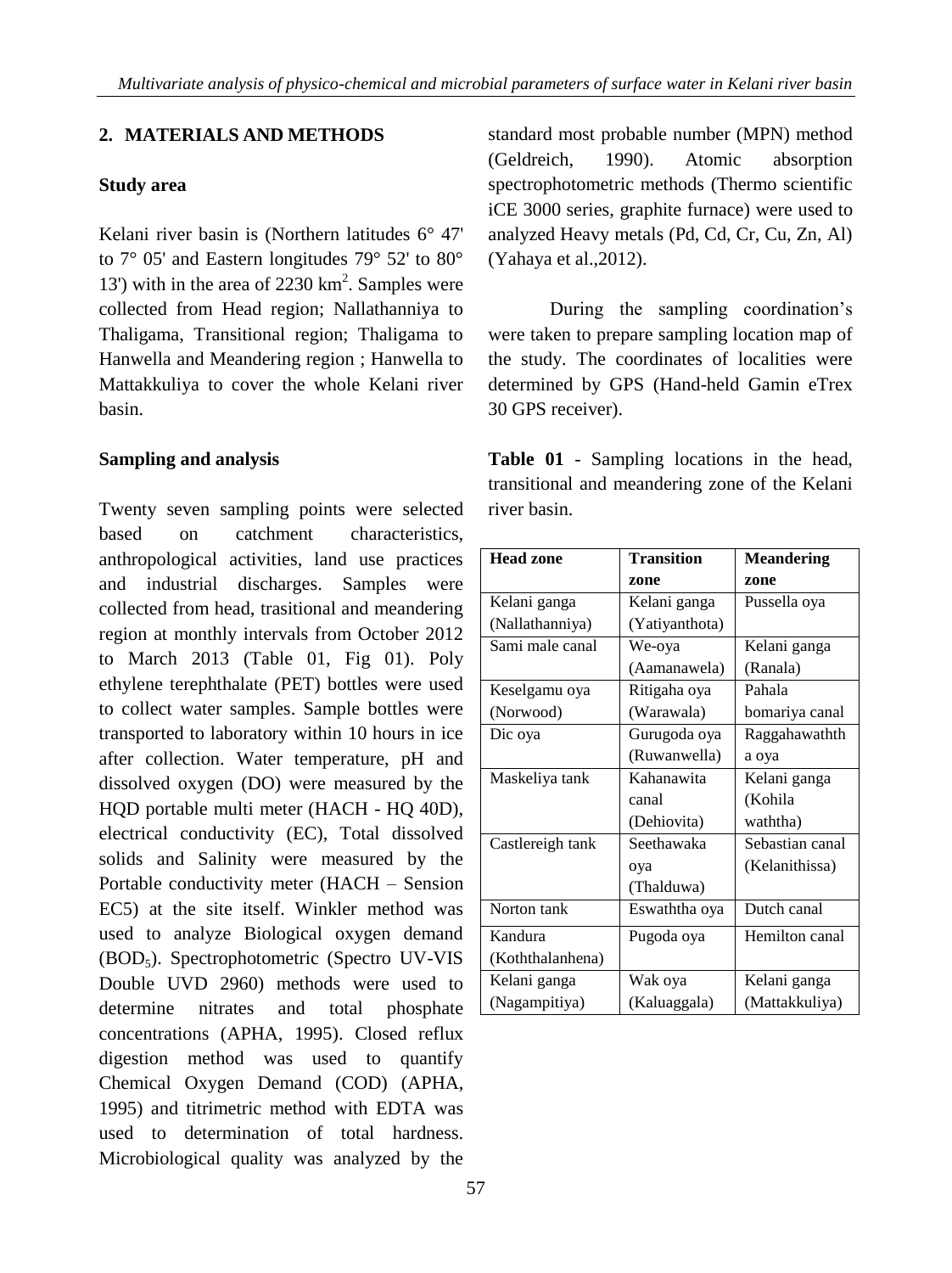

**Fig 1.** Surface water sampling locations in the Kelani river basin

# **Principal component analysis (PCA) and Factor analysis (FA)**

A PCA reduces the number of dimensions in the data set, while not losing detail or underlying patterns observed in some or all of the observation wells (Lischeid, 2009). The methodology is based on correlation coefficients of the data matrix. The principal components (PCs) are uncorrelated (are orthogonal to each other) and represent the joint variance observed in the data set (Gerbrands, 1981).

Multivariate analysis of the river water quality data sets was performed through factor analysis techniques (Wunderlin et al., 2001). The above statistical analyses were applied on experimental data standardized through z-scale transformation in order to avoid miss classification due to wide differences in data dimensionality (Liu et al., 2003). Factor analysis was performed on correlation matrix of rearranged data (standardized data through zscale transfer matrix) for three regions. The variance/covariance and factor loadings of the variables with eigenvalues were computed. The varimax rotated factor analyses were carried out for all the variables and factor loading were

calculated using eigenvalue greater than 1 and sorted by the results having values greater than 0.4 considering the significant influence towards the geo-chemical processes (Rath et al., 2000).

Data sets were processed using routines taken from Minitab 15 statistical software. Factor and principal component analyses were carried out for 19 parameters of 27 sampling locations. PCA used to determine the differentiation between three regions and factor analysis was used to identify correlations between variables.

## **3. RESULTS**

pH values of most of the samples from transitional zone was deviated from the SLS drinking water standard during the study period (5.41-8.85). Most of the samples recorded high COD values (10.33-322.58 ppm) and showed an increasing trend towards downstream of the river basin as well. High BOD values were detected in meandering zone compare to the head and transitional zones and the values were ranged between 0.27-10.67 ppm. The conductivity, TDS and hardness were ranged between 9.23-25200.00 µs/cm, 5.91-16381.00 ppm and 2.00-401.33 ppm respectively. Acceptable concentrations of phosphate (0.006- 0.303 ppm) and nitrate (0.09-10.42 ppm) were detected. In the river basin 80% sampling locations were contaminated with total coliform and feacal coliform bacteria. Heavy metals tested in the river basin (Cd, Al, Zn, Pb, Cr, Cu) were remained within the SLS standards for drinking water. The Cd-0.1183-0.775 ppb, Al-13.94-255.86 ppb, Zn-1.059-31.44 ppb, Pb-0.078-5.34 ppb, Cr-0.00156-3.50 ppb, Cu-3.11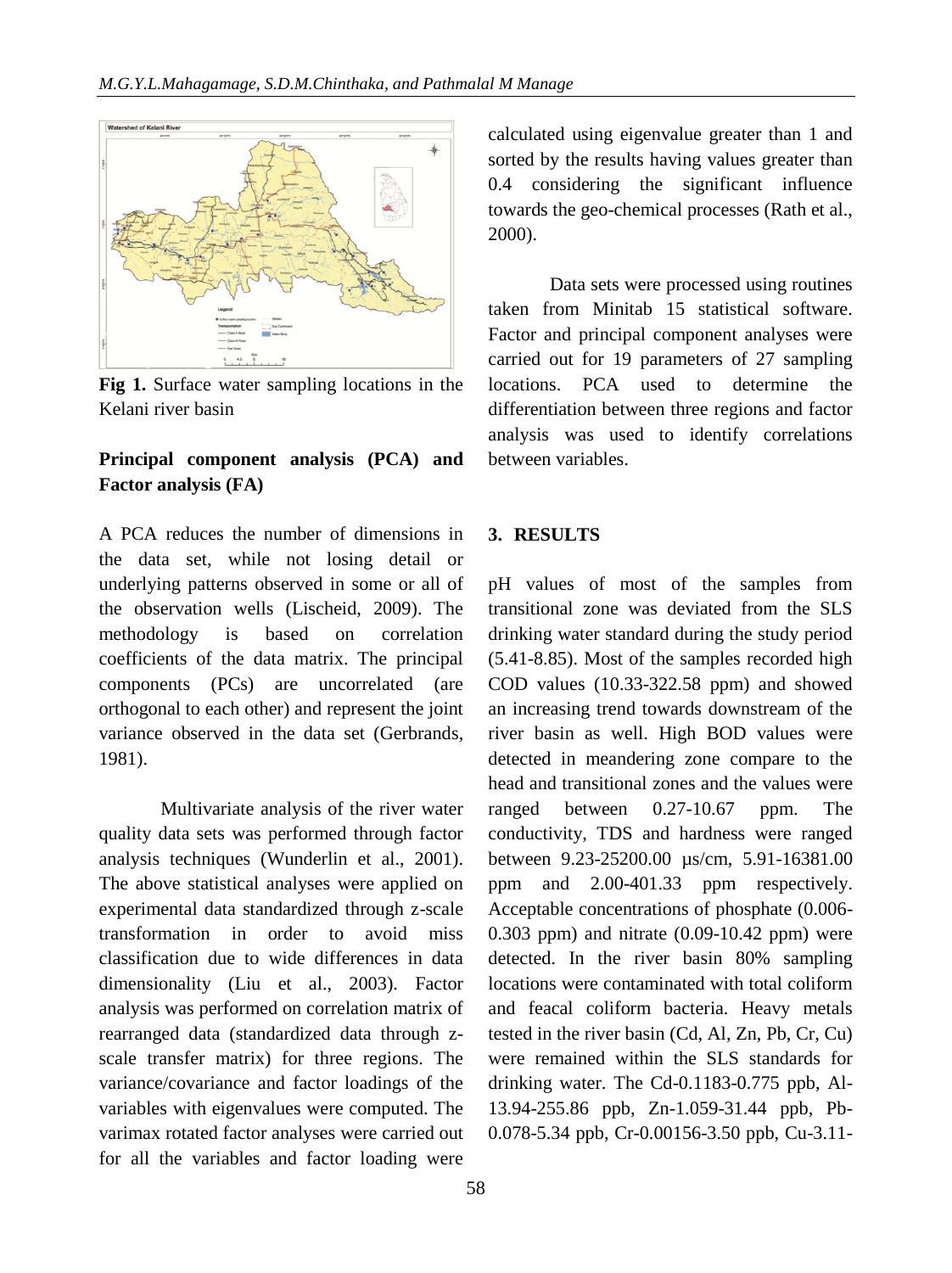14.44 ppb concentrations were detected respectively.

The sorted rotated factor analyses results along with percentages of variance for total stations of Kelani river basin presented in Table 02. Rotation of the axis defined by factor analysis produced a new set of factors, each one connecting primarily a sub set of the original variables with a slight overlap as possible, and therefore the original variables are divided into groups.

**Table 02.** R-mode varimax rotated factor analyses of hydrological parameters in surface water of Kelani river basin (total no. of observations  $= 27$ )

Rotated Factor Loadings and Communalities Varimax Rotation

| Variable       | Factor1  | Factor2  | Factor3  | Factor4  | Factor5  | Factor6 |
|----------------|----------|----------|----------|----------|----------|---------|
| Cu             |          |          |          |          |          | 0.843   |
| A <sub>1</sub> |          |          |          |          | $-0.707$ |         |
| Cr             | 0.549    |          |          |          |          |         |
| Cd             |          |          |          | $-0.896$ |          |         |
| Pb             |          |          |          |          | $-0.697$ |         |
| 2n             |          |          |          | $-0.576$ |          |         |
| Phosphate      |          |          | $-0.594$ |          |          |         |
| Nitrate        | $-0.425$ |          |          |          |          |         |
| DO             | $-0.355$ |          |          |          |          |         |
| Hardness       | 0.917    |          |          |          |          |         |
| COD            |          |          |          |          | $-0.688$ |         |
| Temperature    |          | $-0.612$ |          |          |          |         |
| pH             |          |          |          | 0.426    |          |         |
| Conductivity   | 0.955    |          |          |          |          |         |
| <b>BOD</b>     |          |          | $-0.860$ |          |          |         |
| TDS            | 0.955    |          |          |          |          |         |
| Salinity       | 0.955    |          |          |          |          |         |
| <b>TPC</b>     |          | $-0.959$ |          |          |          |         |
| FC             |          | $-0.960$ |          |          |          |         |
| Variance       | 5.1119   | 3.0395   | 2.4480   | 1,8834   | 1,7749   | 1,3837  |
| % Var          | 26.9     | 16.0     | 12.9     | 9.90     | 9.30     | 7.30    |
| Cumulative     | 33.1     | 50.5     | 60.6     | 68.9     | 76.1     | 82.3    |

A varimax rotation (raw) of the different varifactors of eigenvalue greater than 1, were further filtered up by this technique and in varifactors original variables participated more clearly (Table 2). Liu et al., 2003 divided into three classes of factor loading as "strong", "moderate" and "week" corresponding to absolute loading values of >0.75, 0.75–0.50 and 0.50– 0.40 respectively.

There are six factors or PCs, explaining 82.3% of the total variance for surface water quality in Kelani river basin, which is enough to give a good idea of data structure. Factor-1 accounted for 33.1% of the total variance, which is strong positively loaded with conductivity, salinity, TDS and hardness, weekly loaded with nitrate and dissolve oxygen and Cr was moderately loaded with the first factor which can be interpreted as a ionic component of the surface water. The second factor explained 17.4% of the total variance is found to be strongly negatively associated with total coliform bacteria, feacal coliform bacteria and moderately negative loaded with temperature because second factor can be verified as microbial contamination component of water. The third factor explained 10.2% of total variance and this factor explained about the organic matter content of the surface water in Kelani basin which explained strongly negatively associated with BOD and moderately negative loaded with the total phosphate. Factor four contributed 8.3% of the total variance and explained strong negatively loaded with Cd and moderate loading of Zn. pH positively loaded with the factor four. 7.3% explained from the fifth factor and moderate associated with the Al, Pb and COD. Sixth factor explained 6.2% of the total variance which only contributing to the Cu amount of the ground water.

**Table 03.** General MANOVA test for PC scores

MANOVA for R

 $s = 2$  m = 1.5 n = 8.5

|                  | Test.     | DF    |     |       |       |
|------------------|-----------|-------|-----|-------|-------|
| Criterion        | Statistic | F     | Num | Denom | Р     |
| Wilks'           | 0.11248   | 6.275 | 12  | 38    | 0.000 |
| Lawley-Hotelling | 4.93938   | 7.409 | 12  | 36    | 0.000 |
| Pillai's         | 1.21946   | 5.208 | 12  | 40    | 0.000 |
| Roy's            | 4.24403   |       |     |       |       |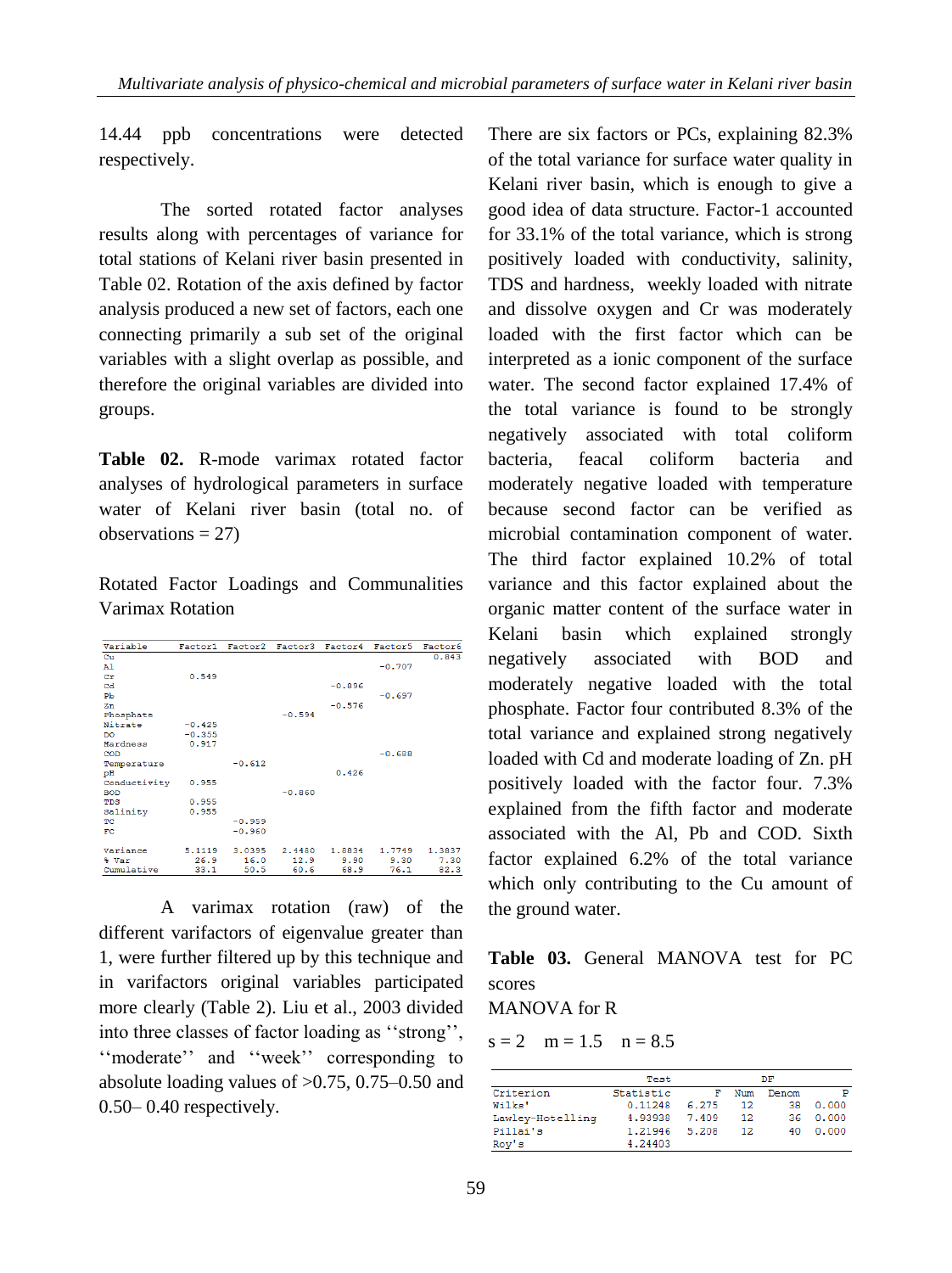## **Table 04.** One-way ANOVA test for PC1

## versus three regions

```
\begin{tabular}{lllllllllll} \texttt{Source} & \texttt{DF} & \texttt{SS} & \texttt{MS} & \texttt{F} & \texttt{P} \\ \texttt{Region} & 2 & 76.56 & 39.28 & 10.59 & 0.001 \\ \texttt{Error} & 24 & 86.76 & 3.61 & & \\ \texttt{Total} & 26 & 163.31 & & & \\ \end{tabular}S = 1.901R-Sq = 46.888 R-Sq(adj) = 42.458Mean StDev<br>-1.461 0.428<br>-0.898 0.743<br>2.359 3.179
        \mathbb{N}Level
                                     ِ آه
                                          \alpha.<br>----+-------
                                       -2.00.02.04.0Pooled StDev = 1.901Tukey 95% Simultaneous Confidence Intervals<br>All Pairwise Comparisons among Levels of R<br>Individual confidence level = 98.02%
Region = 1 subtractionRegion
                                                                  (-1)š
                                                                                   \overline{1}Contract Contract Contract
                                                       -3.00.03.06.0Region = 2 subtracted from:
Region
              Lower<br>1.020Center Upper<br>3.257 5.494
                                                         \blacksquare-3.00.03.06.0
```
PCA analysis was done for the determine of the differentiation among the three regions. According to the PCs scores differentiation between three regions were determined by using general MANOVA and one-way ANOVA with tukeys test. The *p* value  $(p< 0.05)$  of MANOVA test, (Table 03) research hypothesis which is there was a difference between each region was accepted. According to PC1 in to ANOVA test (Table 04) there was no significant difference between head region and transitional region confirmed by the pair wise comparison given by the tukeys test and also there was significant different between head region and meandering region  $(1<sup>st</sup> comparison)$ .  $2<sup>nd</sup> comparison$ explained there was significant difference between transitional zone and meandering zone due to the six month physico-chemical and microbial data, revealed that high values of conductivity, TDS, salinity, hardness, total phosphate concentration, Al concentration, BOD and COD detected in the meandering region compare to other head and transitional regions. Therefore statistics also confirmed the

contamination status of meandering zone and its pollution compare to other two regions.

## **4. CONCLUSION**

Factor analysis for nineteen water quality parameters of Kelani river basin, factor one revealed the high positive loading of ions along with negative scores of DO demonstrate that comparatively ionic nature of sewage/effluents are the major contribution of chemicals and mostly the DO is utilized to proceed to react with ions. 2<sup>nd</sup> factor explained the microbial quality depend on the temperature. Third factor explained the BOD subsists on the phosphate concentration. PCA analysis revealed that there was no significant difference between head and transitional region and there was a significant difference between meandering region and the other two regions.

## **REFERENCES**

- APHA (1995). Standard methods.  $19<sup>th</sup>$  Edition. American Public Health Association, Washington, DC.
- DANISH HYDRAULIC INSTITUE (1999). Kelani Ganga basin detailed basin assessment, working document C."Earthtrends" 2003, *Water Resources and Freshwater Ecosystems Country Profile Sri Lanka,* Water Resource Institute.
- GELDREICH,E.E. & REASONER, D.J (1990). Home Treatment Devices and Water Quality. Drinking water microbiology, 10, 147-167.
- GERBRANDS, J.J. (1981). On the relationships between SVD, KLT and PCA. Pattern Recogn. 14, 375–381.
- HACIOGLU. N. AND DULGER. B. (2009). Monthly variation of some physicochemical and microbiological parameters in